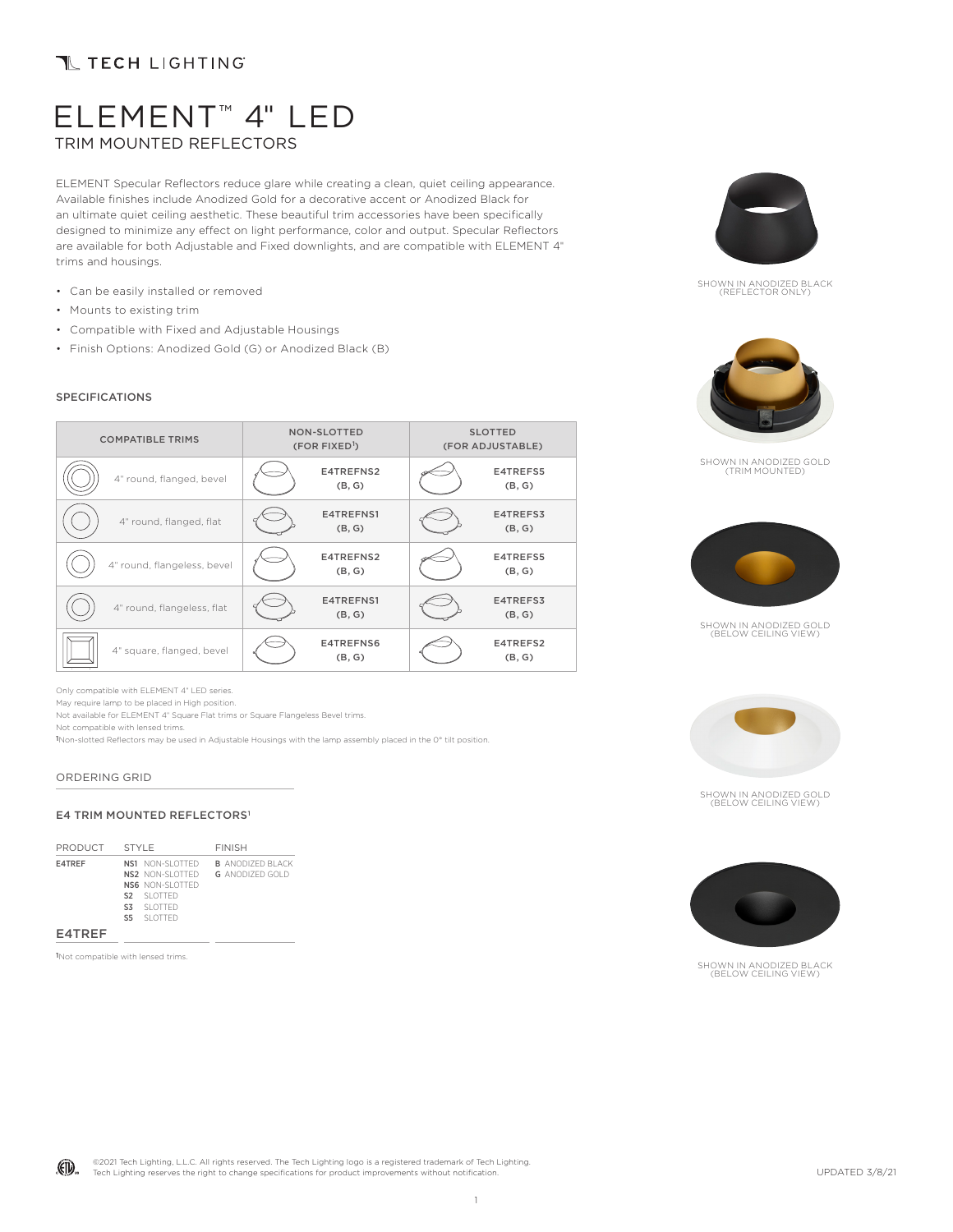## **TECH LIGHTING**

# ELEMENT™ 4" LED TRIM MOUNTED REFLECTORS

### REFLECTOR NON-SLOTTED





E4TREFNS1 (B, G)



E4TREFNS6 (B, G)

### REFLECTOR SLOTTED



3.2" 81mm 1" 25mm  $rac{2^{n}}{51 \text{ mm}}$ 3.2" 81mm





E4TREFS5 (B, G)

©2021 Tech Lighting, L.L.C. All rights reserved. The Tech Lighting logo is a registered trademark of Tech Lighting. (CI) Tech Lighting reserves the right to change specifications for product improvements without notification.